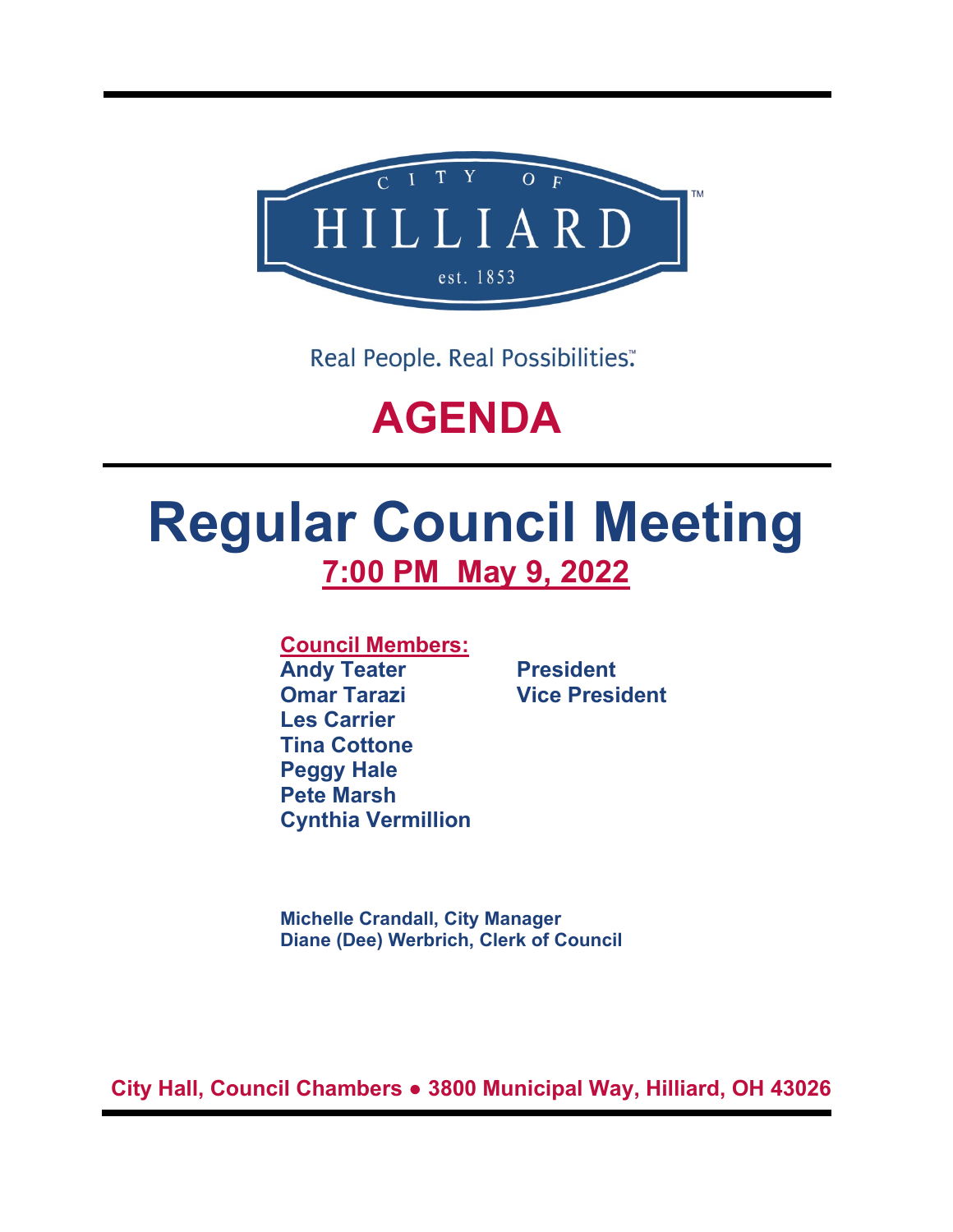

Hilliard City Council established the following five broad Strategic Focus Areas to guide the vision of the City. Under each of these Focus Areas is one significant goal to be prioritized during 2021-2022.

## Strategic Focus Area #1 – Excellent, Innovative City Services

• Goal Statement – The City will ensure continued delivery of excellent and innovative services in the years ahead by developing a long-term financial plan focusing on fiscal resilience and sustainability.

## Strategic Focus Area #2 – Family-friendly, Engaged Community

• Goal Statement – The City will focus on transparency, public trust and resident involvement by developing and implementing a community engagement and communications plan.

## Strategic Focus Area #3 – Distinct, Well-Planned Community

• Goal Statement – The City is committed to implementing a strategy that includes public infrastructure maintenance and delivery of City services that support residents as they maintain properties in our older neighborhoods.

## Strategic Focus Area #4 – Quality Commercial Development

• Goal Statement – The City will create and implement an economic development plan focused on the attraction, retention, growth and creation of businesses and jobs that provide a strong tax base and quality development.

### Strategic Focus Area #5 – Valued Cultural and Recreational Amenities & Programs

• Goal Statement – The City will meet the community's needs for indoor recreational, health and wellness amenities and programming by engaging strategic partners to plan and build a new community center.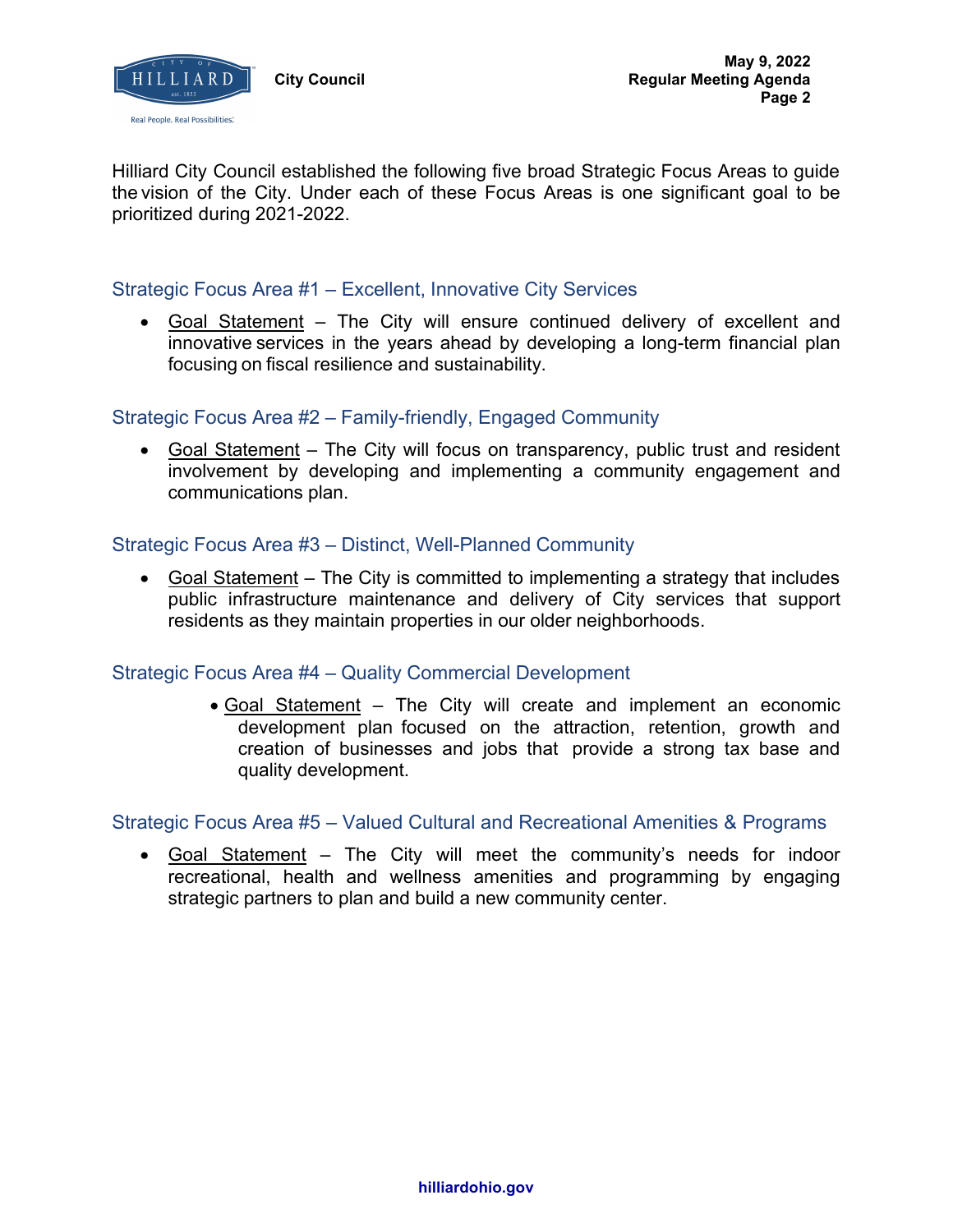

#### **I. Invocation and Pledge of Allegiance**

Invocation – Pastor Dan Burmeister, Life Community Church

The Pledge of Allegiance to the Flag of the United States of America – Mr. Carrier

#### **II. Roll Call**

#### **III. Approval of Minutes**

A. April 21, 2022, Special Meeting B. April 25, 2022, Special Executive Session C. April 25, 2022, Regular Meeting

#### **IV. Commission and Board Reports**

- Board of Zoning Appeals **Peggy Hale** Destination Hilliard Cynthia Vermillion Environmental Sustainability Commission Pete Marsh MORPC **City Manager Crandall** Planning & Zoning Commission Peggy Hale Public Arts Commission **Commission** Omar Tarazi Recreation and Parks Advisory Commission Les Carrier/Andy Teater Shade Tree Commission **Andy Teater** Andy Teater Other Boards/Commissions **President and Vice President** 
	-

#### **V. Recognition and Special Guests** - None

#### **VI. Changes to the Agenda**

#### **VII. Consent Agenda**

22-R-38 APPROVING AN APPOINTMENT TO THE ENVIRONMENTAL SUSTAINABILITY COMMISSION.

#### **VIII. Public Comments (Items not on the Agenda)**

**Public Notice:** Any member of the public addressing Council on items not on this agenda are asked to sign the speaker's sign-in form. Each speaker will contain their comments to **3 minutes** and shall conduct themselves in a professional manner.

#### **IX. Business of the Council A. Ordinances**

#### **Second Readings/Public Hearings**

**Public Notice:** Any member of the public addressing Council on the Public Hearing below are asked to sign the speaker's sign-in form. Each speaker will contain their comments to **3 minutes** and shall conduct themselves in a professional manner.

22-16 APPROPRIATING FUNDS FOR IMPROVEMENTS TO MERCHANT PARK, THE LABYRINTH PROJECT.

#### **First Readings**

22-17 AMENDING CHAPTER 755 OF THE HILLIARD CODIFIED ORDINANCES REGULATING MASSAGE AND BATH ESTABLISHMENTS.